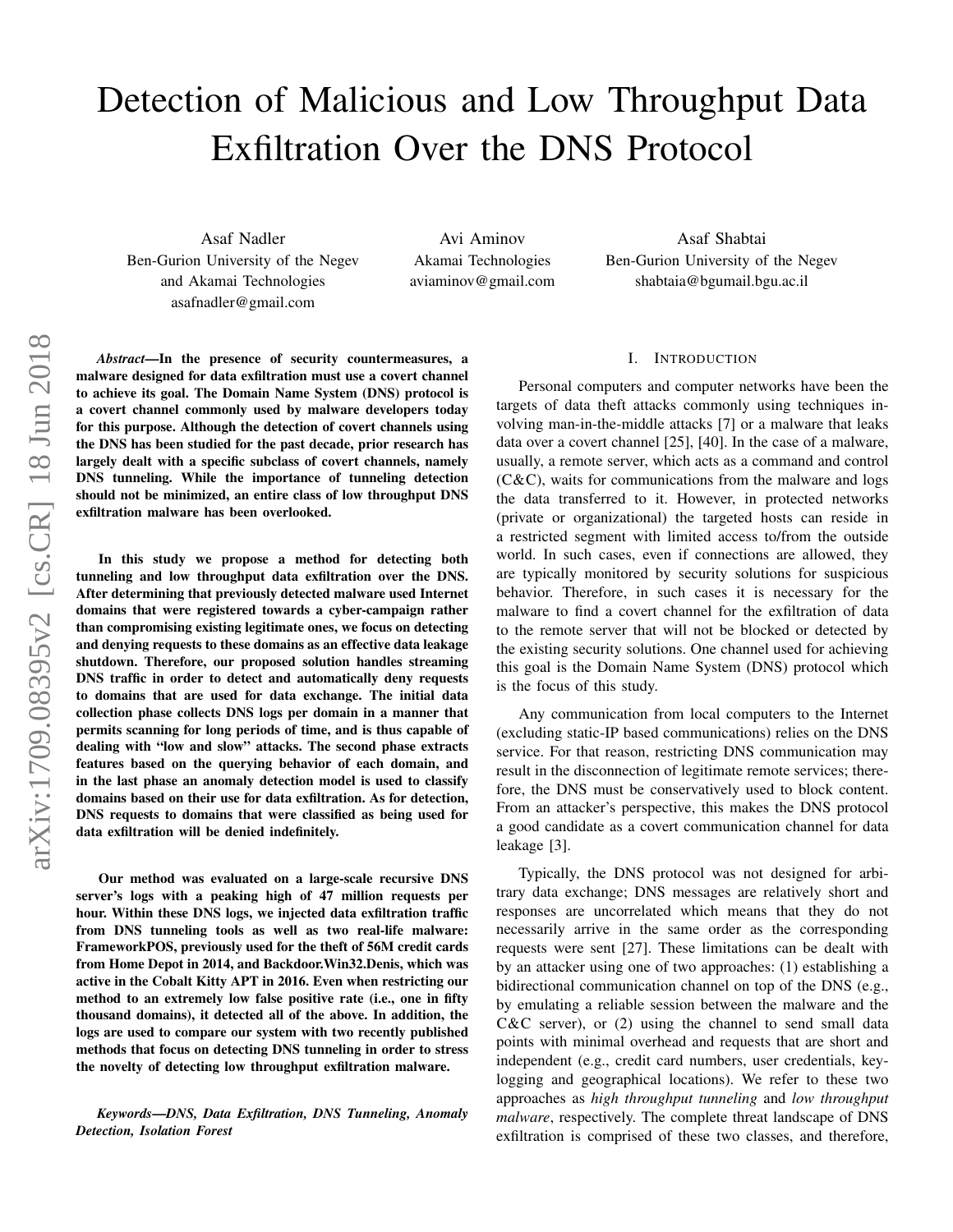any solution for detecting or preventing data leakage over the DNS protocol must deal with both of them.

The problem of detecting covert channels has been widely studied in the last decade, both on a general level [9], [14], and on the DNS level [5], [6], [13], [16], [18], [36], [39]. However, to the best of our knowledge, previous work has mainly only focused on detecting the high throughput DNS tunneling communication class. While the case of tunneling is important, pursuing its unique characteristics, i.e., bidirectional data exchange and high throughput, may limit the ability of the proposed methods to detect the class of low throughput malware communication. Our survey indicates that there are at least ten known malware families using DNS exfiltration that have been overlooked entirely. When used in recent attacks, such low throughput exfiltration malware enabled credit card theft [20], the control of compromised machines [1], and the installation of other malware [4], and thus their importance must not be underestimated.

Low throughput exfiltration malware detected in recent years used Internet domains that were purchased, registered, and operated solely for the sake of their cyber campaign (see subsection II-C). This is also the case for DNS tunneling tools in which a user is required to provide and configure an Internet domain. Therefore, denying requests to these domains is equivalent to stopping the data leakage without affecting normal network operation.

In this work we propose a novel DNS exfiltration detection approach based on machine learning techniques, which targets both DNS tunneling and low throughput malware exfiltration. The input for our approach is a stream of DNS traffic logs that are constantly grouped by domain. The logs are collected over a sufficiently long period of time to allow the detection of malware even if its data exchange rate is relatively slow. Periodically, a feature extraction phase is applied to the collected logs of each domain. Afterwards, a classification phase is performed on the features of each domain to determine if the domain is used for data exchange. The classification is performed using the Isolation Forest [21] anomaly detection model which is trained on legitimate traffic beforehand. Immediately after the classification, requests to any domain that has been classified as anomalous (i.e., used for data-exchange) will be blocked indefinitely, thus stopping the data leakage.

We evaluate our work using both tunneling tools and traffic simulations of previously detected low throughput exfiltration malware. These simulations are performed alongside legitimate large-scale DNS traffic with a peaking rate of 41 million requests per hour, thereby making the detection task as realistic as possible. After establishing detection coverage against these test subjects with less than 0.002% false positive rates as well as a low increase in false positives over time, we compare our proposed method to two recently published papers aimed at detecting tunneling, in order to demonstrate our method's novel contribution — detecting low throughput exfiltration malware.

The contribution of our work is three fold:

- 1) In addition to the detection of DNS tunneling, our work is capable of detecting low throughput DNS exfiltration malware.
- 2) Because our method classifies domains within a specific time frame (referred to as per domain), it performs the immediate, accurate, and automated blocking of emerging DNS data leakage attempts by denying requests to a domain that was classified as having been used for data exchange. Arguably, this is not the case for detection systems that classify users within a specific time frame (referred to as per user), since indefinite blocking of a legitimate user's traffic based on the existence of a malware might be unacceptable.
- 3) To the best our knowledge, prior research has not been evaluated on large-scale, high quality DNS traffic logs (i.e., more than  $10^6$  queries/hour). Since data exfiltration over the DNS may attempt to operate under the radar, testing against large-scale traffic is possibly the ultimate challenge for any detection system. The former claim is supported as when comparing our proposed method to previously suggested methods that were not necessarily designed for large-scale traffic, we see a reduction in their reported results.

The rest of the paper is structured as follows. Section II contains a description of DNS exfiltration to allow greater understanding of our solution and its analysis. Section III presents the current state of research in the field. Our proposed method and its evaluation are presented in Sections IV and V respectively. The paper concludes with a discussion (Section VI) and our conclusions and plans for future work (Section VII).

#### II. BACKGROUND

In this section we briefly describe the DNS protocol (II-A), how it can be abused for data exchange (II-B), how the abuse landscape includes both malicious and legitimate usage (II-C), and how per domain classification instead of per user or per series of packets (referred to as per time) can be used to block malicious use (II-D). In the last subsection we discuss the challenge of uncovering low throughput malware traffic (II-E).

## *A. The DNS Protocol*

The DNS protocol is a naming system for host machines and an essential component in the functionality of the Internet. The vast number of domains and subdomains on the Internet today exceeds the storage capabilities of a small, simple database. This was foreseen by the designers of the DNS, and the system was designed as a hierarchical distributed database. The resolution of a domain name to the IP address of its host machine starts by querying the root DNS servers (i.e. the head of the hierarchy) in a top-down manner until reaching a designated server called an *authoritative name server* (AuthNS).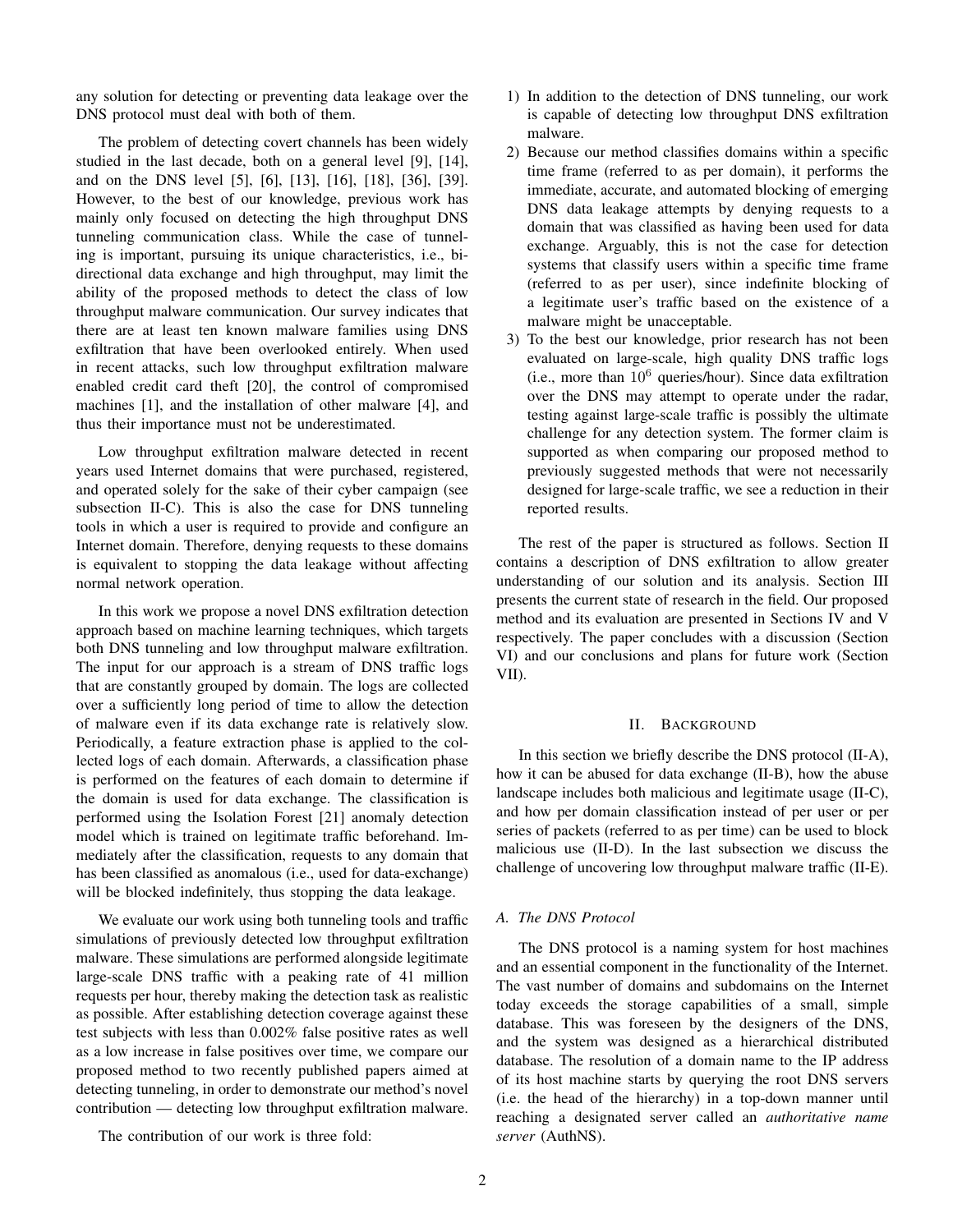The authoritative name servers assigned to a domain name are responsible for resolving all of its descendants (i.e., subdomains). For example, if the login.example.com domain is queried, the DNS resolver will look for the AuthNS of example.com by querying the .com suffix. It will then query the AuthNS of example.com for the domain login.example.com and receive the answer (if it exists). While allowing scalability, the decentralization of the DNS allows any user to configure the authoritative name server for their own domain names. Such a configuration is the foundation of the potential abuse of the DNS protocol towards the exchange of data.

# *B. Data Exchange over the DNS Protocol*

The DNS is designed as a stateless protocol for exchanging very short and specific types of information. At no point was this protocol meant to carry information from the client to the server interactively. However, the AuthNS sees all queries from the clients to the domains delegated to it, and if the queries follow a certain pattern, the requested subdomain can be interpreted as data. For example, if the passw0rd.example.com domain was queried, the AuthNS for example.com effectively receives the "passw0rd" string and can interpret it as incoming data.

In addition to the ability to send data to the AuthNS as described above, one can also leverage the response to form a bidirectional interactive data channel (see general scheme in Figure 1). Therefore, for the low cost of purchasing a domain and configuring a server as its AuthNS, an attacker can abuse the DNS, enabling it to serve as a de facto interactive communication channel between a querying machine and the server.



Fig. 1. A general scheme for data exchange over the DNS protocol. The specific example portrays an attack in which a user password hosted on a compromised machine is unwillingly sent to an attacker via a DNS query.

This type of abuse of the DNS protocol for the sake of data exchange has been thoroughly studied in previous research along with its unique attributes [16], [18], [36]. The most commonly investigated unique attributes are: long queries and responses [36], different resource record distribution [18], and a high volume of requests and encoded data rather than plain text [16]. While these abnormalities may capture the entire landscape of data exchange over the DNS, they are insufficient for accurate data leakage detection, since not all data exchange is malicious.

## *C. The Landscape of Data Exchange over the DNS*

The scheme presented in subsection II-B allows us to define the domains that are used for data exchange over the DNS. Formally, a domain for which any subquery contains a data payload to be delivered to its authoritative name server is considered a domain used for data exchange over the DNS. For example, the sophosxl.net domain. (Sophos Extensible List<sup>1</sup>) has sub queries containing reversed IP addresses in the form of 1.1.168.192.ip.07.s.sophosxl.net. which are designed to be extracted by Sophos' authoritative name servers and responded to with an IP address if they appear in Sophos IP reputation systems. The fact that this method of operation is directed towards anti spam shows that data exchange over the DNS is not necessarily malicious.

Indeed, the landscape of domain names contains both legitimate and malicious domains. While the sophosxl.net domain mentioned above is a legitimate example, the 29a.de domain was formerly registered and used by BernhardPOS, a point of sale malware, in order to deliver stolen credit cards in the form of: PzMnPiosOD4nOCwuOzomPS4nNjovPS8uOzsnNCstODkjOCwoMwAA.29a.de. The existence of both malicious and legitimate primary domains with regards to data exchange over the DNS may impose a distinguishing challenge if a domain belongs to both groups.

Fortunately, this challenge has not yet been met. Previously detected malware used Internet domains that were registered and operated solely for the purpose of data leakage and were never used legitimately (see Table I). The set of Internet domains used by these malware is comprised of either short domain names, to allow maximal bandwidth under the 255 byte per query limitation (e.g., 29a.de.), or the false imitation of known brands, to allow better "hiding in plain sight" (e.g., a23-33-37-54-deploy-akamaitechnlogies.com. is using the Combsquatting [19] scheme and does not belong to Akamai Technologies, Inc.). Given that any domain is either malicious or benign but not both, subsection II-D explains how detected malicious domains can be blocked.

TABLE I. DNS EXFILTRATION MALWARE

| Year | Malware Name           | Targets       | Domains Used                                              |
|------|------------------------|---------------|-----------------------------------------------------------|
| 2011 | Morto [29]             | RDP / RAT     | $ms[.]$ ifr $[.]$ co $[.]$ cc,<br>$ms[.]$ jifr[.]net [37] |
| 2011 | FeederBot [11]         | <b>Botnet</b> | images[.]moviedyear[.]net [10]                            |
| 2014 | PlugX $[31]$           | RDP / RAT     | ns4[.]msftncs1[.]com [38]                                 |
| 2014 | FrameworkPOS [32]      | <b>POS</b>    | a23-33-37-54-deploy-<br>akamaitechnologies[.]com [26]     |
| 2015 | Wekby [17]             | Targeted      | ns1[.]logitech-usa[.]com [17]                             |
| 2015 | BernhardPOS [28]       | <b>POS</b>    | 29a <sub>[.</sub> ]de [28]                                |
| 2015 | <b>JAKU</b> [2]        | <b>Botnet</b> | $LS4$ [.]com $[2]$                                        |
| 2016 | <b>MULTIGRAIN [23]</b> | <b>POS</b>    | $\text{dojfg}$ [.]com [34]                                |
| 2017 | DNSMessenger [4]       | Targeted      | $\csc[p(\cdot)]pw$ , algew[.]me [4]                       |

The domains in use by previously detected malware.

<sup>1</sup>https://community.sophos.com/kb/en-us/31563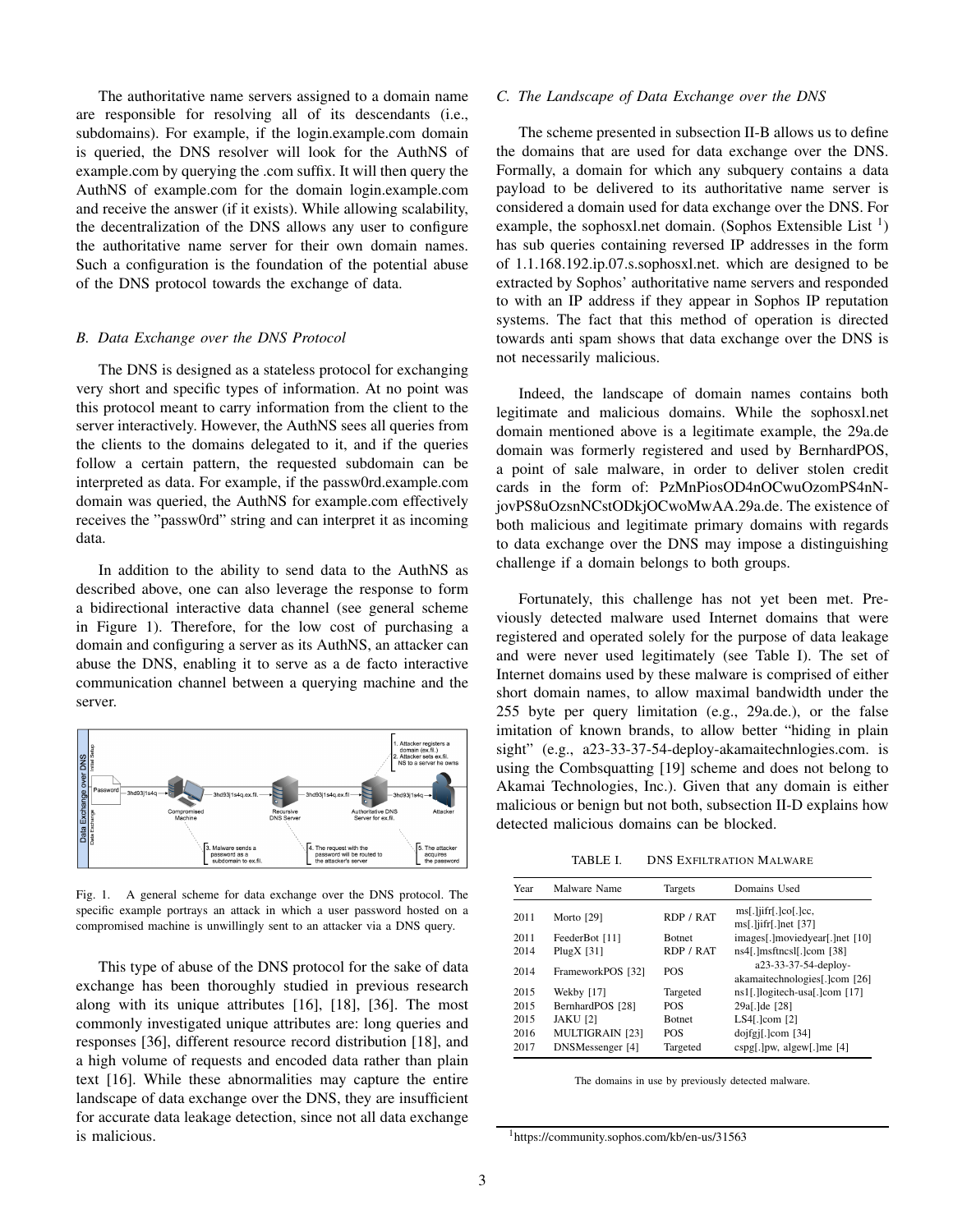### *D. Blocking Malicious Data Exchange*

Although the existence of seven known malware over the course of a decade may not lead one to believe that there is a vast amount of data leakage taking place over the DNS, the damage caused by these attacks cannot be minimized. Therefore, any data leakage detection system is measured on its ability to report data leakage that has occurred, as well as block emerging data leakage.

The automated blocking of a domain upon detection can be implemented by denying DNS requests to any descendant of that domain (i.e., returning a non-existent or server failure response) or by not answering at all. Blocking by denying requests is a common feature on most network security products (e.g., firewalls, secure DNS resolvers) which is largely enabled by a simple record change. This ease of acting on a threat right after its detection is not as straightforward for other DNS data leakage detection systems that act upon specific user traffic or per time, as the consistent use of legitimate services over the DNS may make it over-sensitive (e.g., queries to \*.sophosxl.net at time  $t$  will trigger an alert). Given that, we suggest that a per domain classification approach exceeds per user or per time approaches with regard to detection and blocking accuracy.

## *E. Low Throughput Data Exchange*

After confirming the potential of blocking malicious domains based on traffic abnormality, we focus on the time frame in which the traffic is observed. For the case of high throughput DNS tunneling tools (see Table II), observing up to an hour of DNS traffic may suffice. However, for low throughput malware exfiltration, this may not be sufficient.

TABLE II. HIGH THROUGHPUT TUNNELING TOOLS

| Year | Tunnel Tool                         | Platform                 |  |
|------|-------------------------------------|--------------------------|--|
| 2000 | <b>NSTX</b>                         | Linux                    |  |
| 2004 | OzymanDNS                           | Linux (Perl)             |  |
| 2006 | Iodine Protocol v5.02               | Linux, Windows, Mac OS X |  |
| 2008 | TCP-Over-DNS                        | Linux, Windows, Solaris  |  |
| 2008 | Split-brain                         | Linux                    |  |
| 2009 | Dns2tcp                             | Linux, Windows           |  |
| 2009 | Heyoka                              | Windows                  |  |
| 2010 | DNScat <sub>2</sub>                 | Linux, Windows           |  |
| 2012 | <b>MagicTunnel</b>                  | Android                  |  |
| 2012 | Element <sub>53</sub>               | Android                  |  |
| 2015 | YourFreedom                         | Linux, Windows, Mac OS X |  |
| 2016 | VPN-Over-DNS                        | Android                  |  |
|      | A list of known DNS tunneling tools |                          |  |

Non-interactive data leakage channels (e.g., one-way credit card sending) may contain shorter messages and use a slower rate compared to a two-way interactive channel. Therefore, addressing this threat by inspecting a short time-window of traffic (e.g., an hour) might be insufficient for a designed detection algorithm. Instead, we suggest that any data leakage detection system should facilitate the efficient scanning of recent traffic with as few memory and disk limitations as possible. One way to tackle this problem is by using a sliding window approach, so that data is not recollected frequently.

A combination of the sliding window approach and the per domain approach can promote data collection efficiency (i.e., each log is collected once), and the detection range can be increased as mush as possible given the system's memory and disk usage. This makes the system capable of detecting even the "lowest and slowest" DNS exfiltration malware.

## III. RELATED WORK

To the best of our knowledge, research conducted thus far has focused on detecting DNS tunneling tools and largely overlooked low throughput malware communication. The prior research that mentioned the case of low throughput exfiltration malware failed to evaluate the approaches proposed on such cases. In this section we provide a brief review of related prior work which is summarized in Table III. It is important to note that none of the previous works evaluated their methods on malware samples or simulations, and only a few considered per domain classification in order to provide the immediate prevention of further leakage following detection.

TABLE III. RELATED WORK SUMMARY

| Study                 | Year | Sample <sup><math>a</math></sup> | Evaluation <sup>b</sup> | Technique $c$ |
|-----------------------|------|----------------------------------|-------------------------|---------------|
| Paxson et al. [30]    | 2013 | PD                               |                         | <b>RB</b>     |
| Kara et al. [18]      | 2014 | <b>PD</b>                        |                         | <b>RB</b>     |
| Sheridan et al. [36]  | 2015 | <b>PD</b>                        |                         | <b>RB</b>     |
| Wang et al. [39]      | 2016 | PD.                              |                         | UL.           |
| Buczak et al. [5]     | 2016 | PU                               | $I+$                    | SL.           |
| McCarthy et al. [24]  | 2016 | <b>PD</b>                        | T                       | DT            |
| Homem et al. [16]     | 2016 | PT                               | $I+$                    | UL.           |
| Cambiaso et al. [6]   | 2016 | PT                               | T                       | UL.           |
| Engelstad et al. [13] | 2017 | PU                               | Mob                     | UL            |

 $a$  PD - per domain, PU - per user, PT - per time (series of packets),

 $<sup>b</sup>$  I - Iodine only, I+ - At least two tunneling tools, Mob - Mobile tunneling</sup>  $c$  RB - Rule-based, UL - Unsupervised learning, SL - Supervised Learning, DT - Decision Theory

Initial research in the field focused on specific DNS tunneling tools, mainly Iodine. Kara et al. [18] analyze the difference in the distribution of TXT resource records requests between popular domains and domains used for tunneling with Iodine. Later versions of Iodine leverage other types of rich resource records (e.g., SRV, NULL). Sheridan et al. [36] also focus on Iodine and rely on the fact that normal DNS usage will be followed by TCP communication to the resulting domain IPs. They analyze three scenarios: normal (no attack), passive Iodine, and active Iodine. They show a clear distinction in the amount of DNS requests versus TCP activity between the two scenarios.

The essence of a communication channel is in transferring data, as noted by Paxson et al. [30], and in light of this, their scheme is based on collecting the total information sent per primary domain in terms of characters, query types, and time difference between requests. This information is then compressed, and if the result is greater than a certain threshold, the domain is flagged.

More recent work has focused on less specific tunneling tools using supervised learning. For example, Buczak et al. [5] also detect tunneling, although not only Iodine. The proposed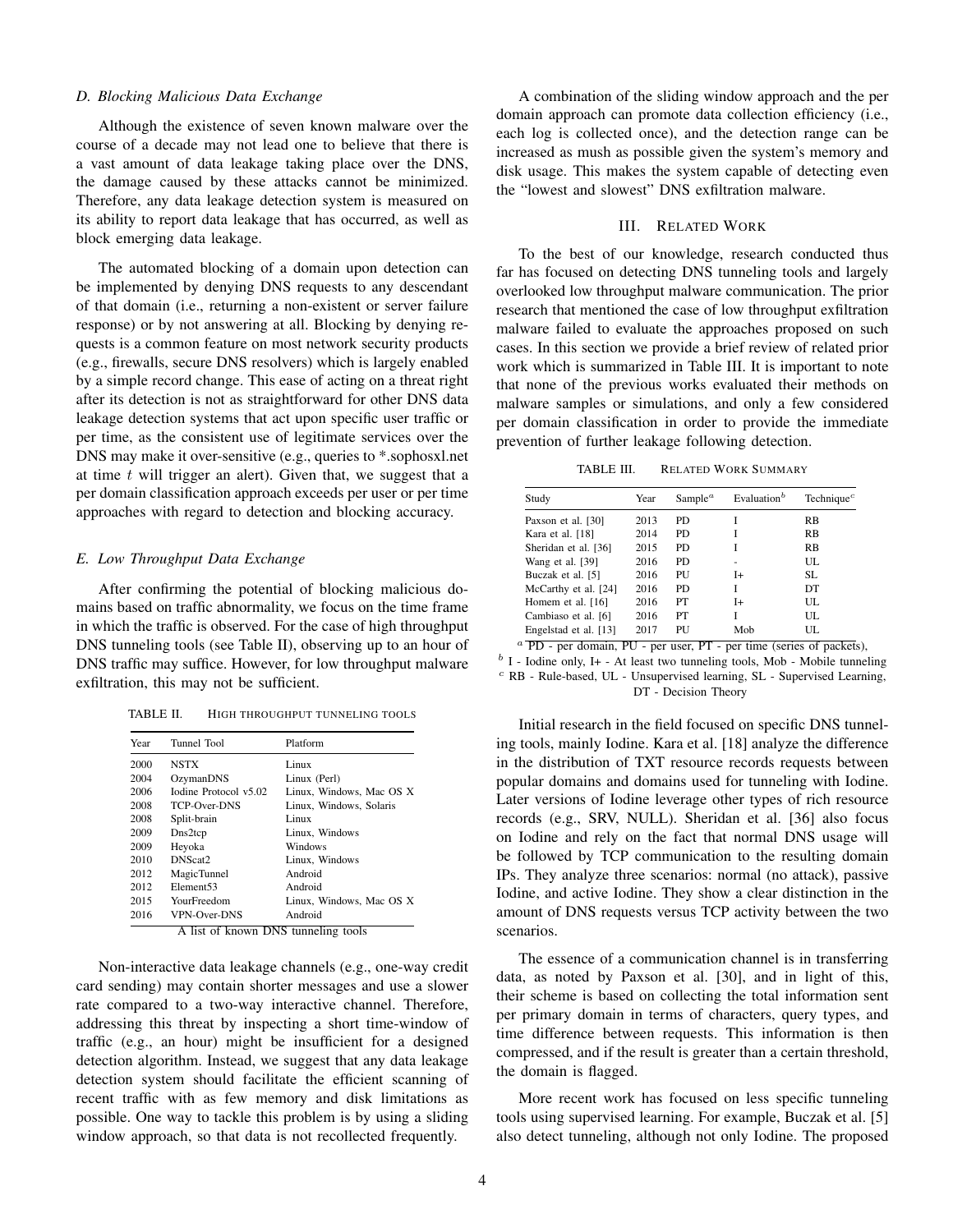method uses two different types of PCAP files: with and without tunneling; the tunneling is performed by one of three tools. A supervised random forest classifier is used to differentiate between the two classes. While Buczak et al. focused on per user detection, Homem et al. [16] focused on per time (series of packets); in their approach the changes in mean Shannon entropy between tunneling and benign traffic are learned. Although these approaches mention the existence of DNS exfiltration malware, they are only trained on high throughput DNS tunneling which may result in overfitting and ineffectiveness against a malware attack.

Based on these limitations, more recent research migrated away from supervised learning approaches to unsupervised learning in order to generalize the problem. Cambiaso et al. [6] use dimensionality reduction and mutual information to tackle the problem. In their work, higher order statistical features of the request and response sizes and the difference between consecutive requests are transformed to two principle components. Based on these components, a mutual information measure is computed to detect a "weak independence" relation between the original higher order statistics which is associated with tunneling. Other research performed by Engelstad et al. [13] evaluates two anomaly detection techniques to detect tunneling over mobile DNS. In their work, a feature vector corresponds to a user PCAP and their findings show that OCSVM (one-class SVM) outperforms k-means in this setting. While offering a generic detection approach for oneclass anomaly detection, only two techniques were considered (clustering and distance). Both of these studies fall short in two respects: (1) low throughput exfiltration of data that does not go over TCP is unlikely to create a major change (or any change at all) in consecutive samples and (2) focusing on per time / per user detection requires manual intervention to stop the data leakage. Thus, the detection rate of these solutions might be too low for large-scale DNS traffic.

A decision theory based approach for the problem was presented by McCarthy et al. [24]. Their work proposes a Markov decision process to infer the network node sensors to be activated for the detection of DNS exfiltration. This is done interactively, using a partially observable Markov decision process (POMDP) on the network graph, in which nodes correspond to hosts and edges correspond to channels. While this model is theoretically able to cover all possible attacks, it requires the ability to set sensors within the network which is not always possible (e.g., if the security system is a cloud solution service rather than an on-premise appliance within the network). Also, although the authors mention the existence of malware such as the FrameworkPOS, the approach is evaluated using the DETER testbed on the Iodine DNS tunneling tool alone, and hence its effectiveness was not proven on that malware.

Finally, we mention a proposed solution based on a new standard in which the difference between legitimate and malicious DNS tunneling is emphasized [39]. In this work, Wang points out that the detection of tunneling is easy enough, since the volume of requests is high, however the distinction between types of tunneling is more difficult. He suggests a whitelist in the form of a legitimate tunneling directory in which reputable DNS tunneling services must register in advance; unregistered DNS services would be denied. This solution, if implemented, would decrease false positive rates for all other solutions. Although it focuses on the establishment of a post-detection whitelist, it does not specify a new detection system or discuss malware.

#### IV. METHOD

# *A. Overview*

The proposed method presents a constantly running process aimed at detecting and blocking domains that are queried in streaming DNS traffic and used for malicious DNS data exfiltration. First, the streaming DNS traffic is collected and transformed to feature vectors corresponding to domains. Afterwards, a pre-trained one-class classifier is used to detect domains that exchange data over the DNS. Immediately after, requests to domains that are classified as used for data exchange are blocked indefinitely. In the rest of this section we describe the method in detail, starting with our basic assumptions (see subsection IV-B) and setting parameters (see subsection IV-C), to each of the method's phases (see subsections IV-D,IV-E, IV-F).

Our method attempts to be as straightforward as possible to allow its implementation in DNS servers that are not necessarily designed to perform detection, as long they support logging the DNS traffic and domain blacklisting (as portrayed in Figure 2).



Fig. 2. The high level design of a system in which a DNS server outputs its logs to be grouped as domains, classified as either malicious or benign, and blocked if classified as malicious. These are the only two requirements of the DNS server for employing the proposed detection system are DNS traffic logging and domain blacklisting capabilities.

In addition, the method relies on the capability to deploy the previously trained model regardless of the environment. This capability is supportedby selecting only statistical features (rates, averages, etc.) for the anomaly detection model, thereby avoiding non-windowed features such as the number of requests which may behave differently on different sized DNS servers. Moreover, the iForest model is serializable as a collection of binary trees and the anomaly score threshold.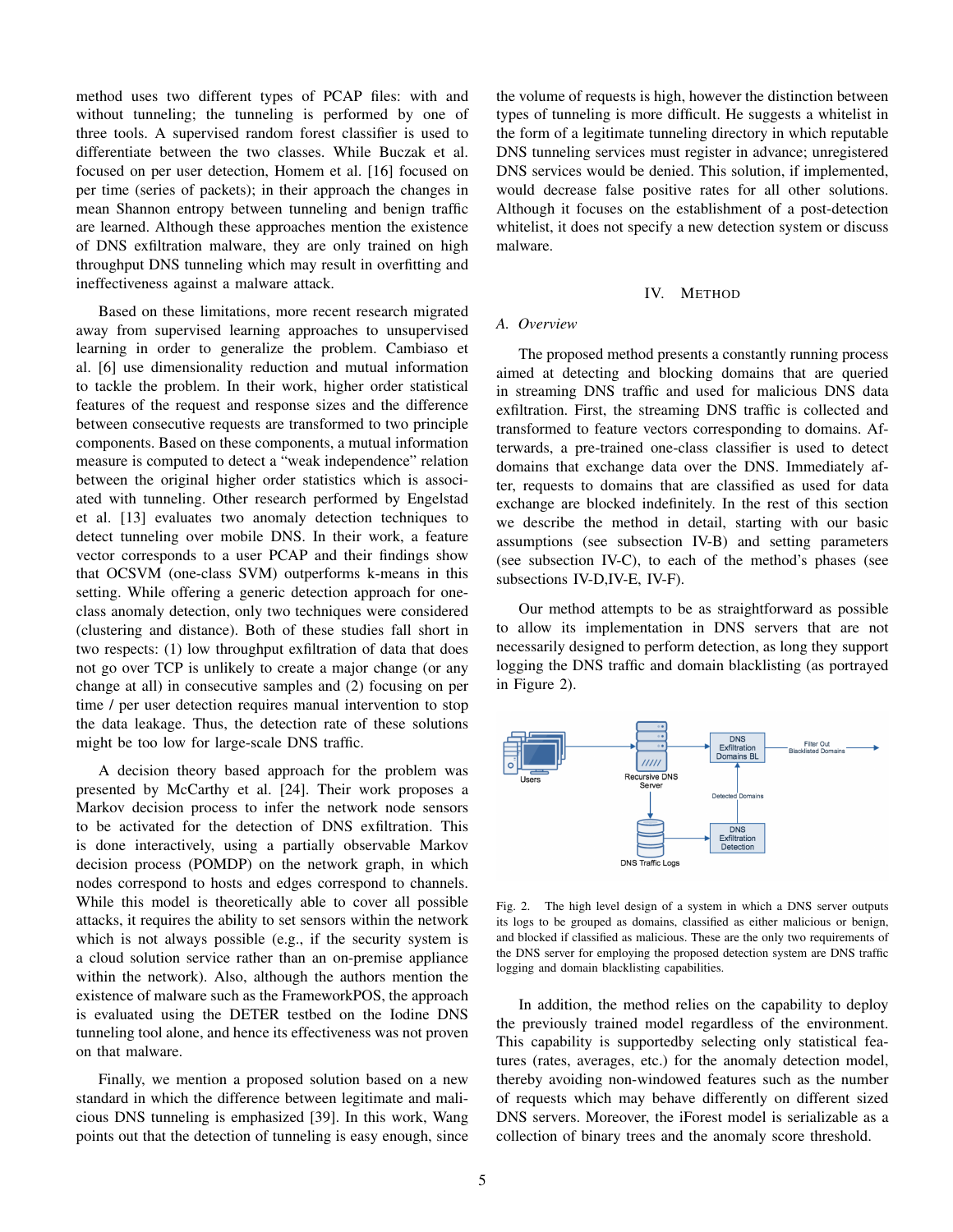# *B. Assumptions*

Given the background presented in section II, the method is based on the following assumptions:

*1) DNS Data Exchange Abnormality:* based on the general scheme for data exfiltration (subsection II-B), we establish the abnormality of DNS traffic when used for data exchange. We assume that domains that are used for data exchange over the DNS will likely be characterized with longer than average requests and responses, encoded payloads (subqueries), and a plethora of unique requests.

*2) Use of a Single Domain:* based on recently discovered malware, we assume that a single domain is used for exfiltration, thus detecting its querying abnormality and denying its DNS requests are sufficient for stopping the leakage. A more complex case of multiple domains is discussed in the future work section (section VI).

## *C. Parameters*

The proposed method has three tunable parameters (summarized in Table IV).

TABLE IV. PROPOSED METHOD'S PARAMETERS

| Name               | Description                                                                   | Example Value     |
|--------------------|-------------------------------------------------------------------------------|-------------------|
| $\boldsymbol{\nu}$ | Acceptable rate of false positive domains                                     | $2 \cdot 10^{-5}$ |
|                    | Frequency of data collection<br>and classification [minutes]                  | 15                |
| $n_{\rm s}$        | Window size for inspection<br>( <i>i.e.</i> , number of data collection sets) | 24                |

The settings of the parameters may influence the detection rate and its latency. Based on our evaluation, we recommend the following:

- 1) *Setting* ν*:* A higher acceptable rate of false positives (denoted as  $\nu$ ) will potentially increase the detection rate at the cost of additional false positive domains. We recommend setting it to a value not higher than 0.1% (due to threat scarcity) and decreasing it to the point when the acceptable rate of false positive domains to be reviewed by a security expert is reached. In our false positives analysis (see Section V-D), setting  $\nu = 2 \cdot 10^{-5}$  yielded only 18 false positives domains on a large-scale DNS traffic with a peaking rate of 47 million hourly queries over the course of six days. Moreover, since the number of false positives domains decreased exponentially since the start execution, we expect that given a white-listing of former false positives, the rate would effectively be much lower.
- 2) *Setting*  $\lambda$ : A lower frequency of data collection and classification (denoted as  $\lambda$ ) will allow better detection latency, e.g., up to  $\lambda$  minutes since exfiltration starts. However, it will require that the feature extraction be applied on  $n_s \cdot \lambda$  minutes of logs each  $\lambda$  minutes. We therefore, recommend setting it to as low as the system's storage, processing power, and memory allocation.

3) *Setting*  $n_s$ : A longer window size of inspection in units of  $\lambda$  minutes (denoted as  $n_s$ ) allows detecting "low and slow" attacks, even if they take place over several hours (e.g., ten credit card numbers are extracted over a period of six hours). In the same way as  $\lambda$ , it should be increased as much as possible within the limitations of storage and memory.

Moreover, the trade-off between immediate blocking and detecting a silent attack should be reflected in setting both  $n<sub>s</sub>$ and  $\lambda$ . For example, a hotel's secured wireless network that wishes to focus on blocking unpaid Wi-Fi access based on DNS tunneling may choose  $\lambda = 1$ ,  $n_s = 10$ , while a point of sale network may use  $\lambda = 60$ ,  $n_s = 10$ .

## *D. Data Collection*

The main goal of the data collection phase is to generate a compact representation of per domain traffic that will facilitate a subsequent efficient feature extraction process.

This phase starts by processing the streaming DNS traffic every  $\lambda$  minutes and represents each DNS log line as the following tuple:

$$
\langle Q, R, T \rangle_j \; ,
$$

such that  $Q$  contains the full query name (e.g., google.com.), R contains the full list of response record values (e.g., 8.8.8.8), T contains the queried record type (e.g., "A"), and  $j$  is the log line index. Specifically for the case of non-existent responses (a.k.a. NXDOMAIN status),  $R$  is assigned with an empty string. Based on this representation we group DNS logs by primary domains.

A primary domain name is hereby defined as the concatenation of the second level domain  $2$ , and top level domain <sup>3</sup>. For example, for the fully qualified domain name login.example.org.de. the second level domain is example. and the top level domain is org.de.; hence the primary domain is example.org.de.. The main use of a primary domain name is for domain registration. Therefore, by using it as a sample point for a classification task it assigns a class for each registration, and is effective against domains that were registered merely for malicious acts. The primary domain can be extracted from each log line (as explained above) using a function, prim, as follows:

$$
prim(\langle Q, R, T \rangle_j) = P_j
$$

where  $P_j$  is the primary domain for the j-th log line. Using the prim function, log lines can then be grouped by their primary domain, as well as by their discrete time frame of collection t:

$$
L_t^{P_i} = \{ \langle Q, R, T \rangle_j \, | \, \text{prim} \left( \langle Q, R, T \rangle_j \right) = P_i \} .
$$

This grouping of DNS logs allows for efficient scanning of consecutive logs, as each log can be collected once but used  $n<sub>s</sub>$ times using a sliding window. For example, a log line that will

<sup>&</sup>lt;sup>2</sup>https://en.wikipedia.org/wiki/Second-level\_domain

<sup>&</sup>lt;sup>3</sup>https://en.wikipedia.org/wiki/Top-level\_domain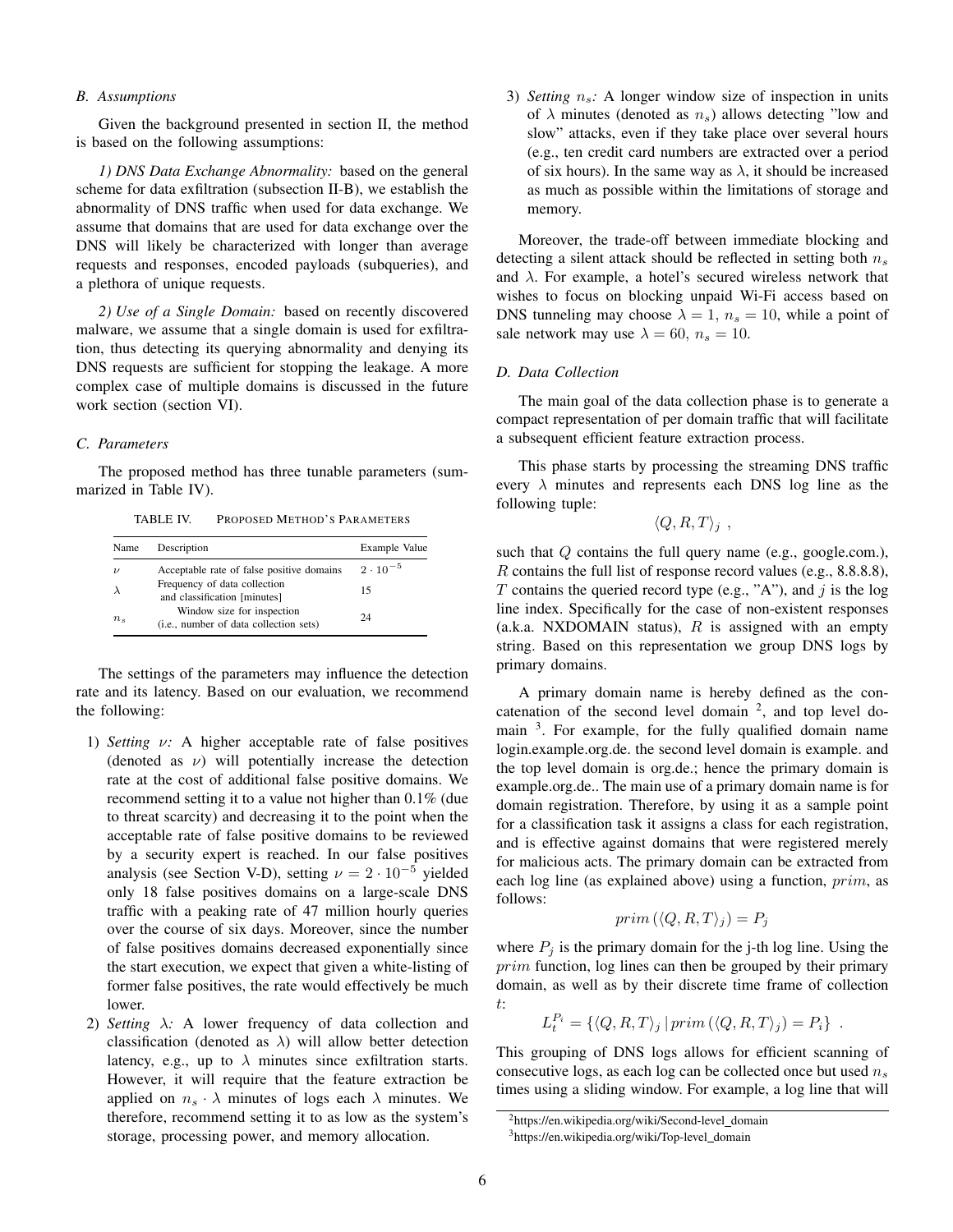be collected at time  $t_i$  will be consumed at times  $[t_i, ..., t_i +$  $n_s$ ). This sliding window over the recent  $n_s \cdot \lambda$  minutes proves to be useful in the feature extraction phase which follows.

# *E. Feature Extraction*

The feature extraction phase works once every  $\lambda$  minutes on a per domain sliding window, i.e. a combination of the last  $n<sub>s</sub>$  collected logs:

$$
W_{t_{now}}^{P_i} = \left\{ L_t^{P_i} \, | \, t_{now} - n_s \leq t < t_{now} \right\}
$$

We define a feature extraction function,  $fe$ , to transform a sliding window,  $W^{P_i}$ , to a feature vector that represents a specific primary domain in a certain sliding window:

$$
fe\left(W_{t_{now}}^{P_i}\right) = \langle P_i, Ent, NI, Uniq, Vol, Len, LMW \rangle , (1)
$$

where each of the following features is a computed function on the domain  $P_i$  in the time frame  $t_{now}$ :

- 1)  $E$  corresponds to the character entropy (see IV-E1),
- 2) NI corresponds to the non-IP type ratio (see IV-E2),
- 3) Uniq corresponds to the unique query ratio (see IV-E3),
- 4) *Vol* corresponds to the query volume (see IV-E4),
- 5) Len corresponds to the query average length (see IV-E5,
- 6) and LMW corresponds to the ratio between the length of the longest meaningful word and the subdomain length (see IV-E6).

We now elaborate on these features and how to compute each of them.

*1) Character Entropy:* The notion of entropy, or information density, can be interpreted as measuring the average uncertainty of a letter  $A_n$  given  $\{A_1, ..., A_{n-1}\}$  [35]. Generally, entropy is computed over a discrete random variable  $X$  using the formula:

$$
H(X) = -\sum_{i=1}^{n} \Pr(x_i) \cdot \log \Pr(x_i)
$$

where  $Pr(x_i)$  is the probability of the i-th symbol of information (e.g., a character) in the series  $X$  composed of up to n symbols. Among other uses, entropy is widely used as a heuristic for the detection of encryption in a stream of bits [12], [22], [33]. We compute the entropy on per domain queries to detect encrypted or encoded querying behavior. Formally, if the random variable  $X$  is a series of characters, and the allowed symbols are the letters, digits and hyphens (LDH) as in the Request for Comments (RFC) of the DNS protocol [27], then:

$$
H(X) = -\sum_{x_i \in \text{LDH}} \Pr(x_i) \cdot \log \Pr(x_i)
$$

and the feature is computed as follows:

$$
E(W_{t_{now}}^{P_i}) = H(Q_1||...||Q_m)
$$

where  $Q_1||...||Q_m$  is a concatenation of the fully qualified domain names in the log lines of  $W_{t_{now}}^{P_i}$ .

*2) IP-Hostname Exchange RR Type Distribution:* According to [15], 99.4% of the requested resource records (RRs) are of the following types: A (IPv4), AAAA (IPv6), and PTR (reverse lookup pointers). Given the main function of DNS as the "phonebook of the Internet"<sup>4</sup>, it would make sense to assume that RR types that relate domains to IP addresses represent the vast majority of DNS lookups. However, these RRs are restricted to a short response length (i.e., up to the length of an IP address) compared to other RR types (e.g., TXT, SRV), and thus the distribution of RR types may be different in a domain used for data exchange. The feature we create computes the rate of A and AAAA records for per domain in time, i.e.,

$$
NI(W_{t_{now}}^{P_i}) = \frac{\sum_{W_{t_{now}}^{P_i} | (T = "A" \land T = "AAAA")} 1}{\sum_{W_{t_{now}}^{P_i}} 1}.
$$

*3) Unique Query Ratio:* A domain whose subdomains are used as messages is not likely to repeat them. Therefore, when comparing domains used for exfiltration to normal domains we expect to see a much higher unique query ratio for the latter. The feature is computed as follows:

$$
Uniq(W_{t_{now}}^{P_i}) = \frac{|\{Q|Q \in W_{t_{now}}^{P_i}\}|}{\sum_{W_{t_{now}}^{P_i}} 1}
$$

.

*4) Unique Query Volume:* In a normal setting, DNS traffic is rather sparse as responses are largely cached within the stub resolver. However, in the case of data exchange over the DNS, the domain-specific traffic is expected to avoid cache by nonrepeating messages, or short time-to-live in order for the data to make it to the attacker's server. Avoiding cache as well a lengthy data exchange, might result in a higher volume of requests compared to a normal setting. The feature is computed as follows:

$$
Vol(W_{t_{now}}^{P_i}) = |\{Q|Q \in W_{t_{now}}^{P_i}\}|.
$$

*5) Query Length Average:* As a complementary to the volume feature and given a query size limitation, there is a trade-off between the volume of queries and their length, hence making it an effective feature for detection.

*6) Longest Meaningful Word Over Domain Length Average:* For each primary domain, each subdomain is decomposed to its hierarchy labels ordered by their length. Starting from the longest to the shortest substring, an English dictionary word lookup is performed over the current substring. If the lookup succeeds (i.e., the substring is a valid English word) - the length of the substring is taken as the *longest meaningful word* (LMW) length. This length is then divided by the length of the subdomain and averaged out over all of the subdomains. While English is not the only language used on the Internet, this may help distinguish domains with a large number of to domains to either readable, or non-readable.

<sup>&</sup>lt;sup>4</sup>https://en.wikipedia.org/wiki/Domain\_Name\_System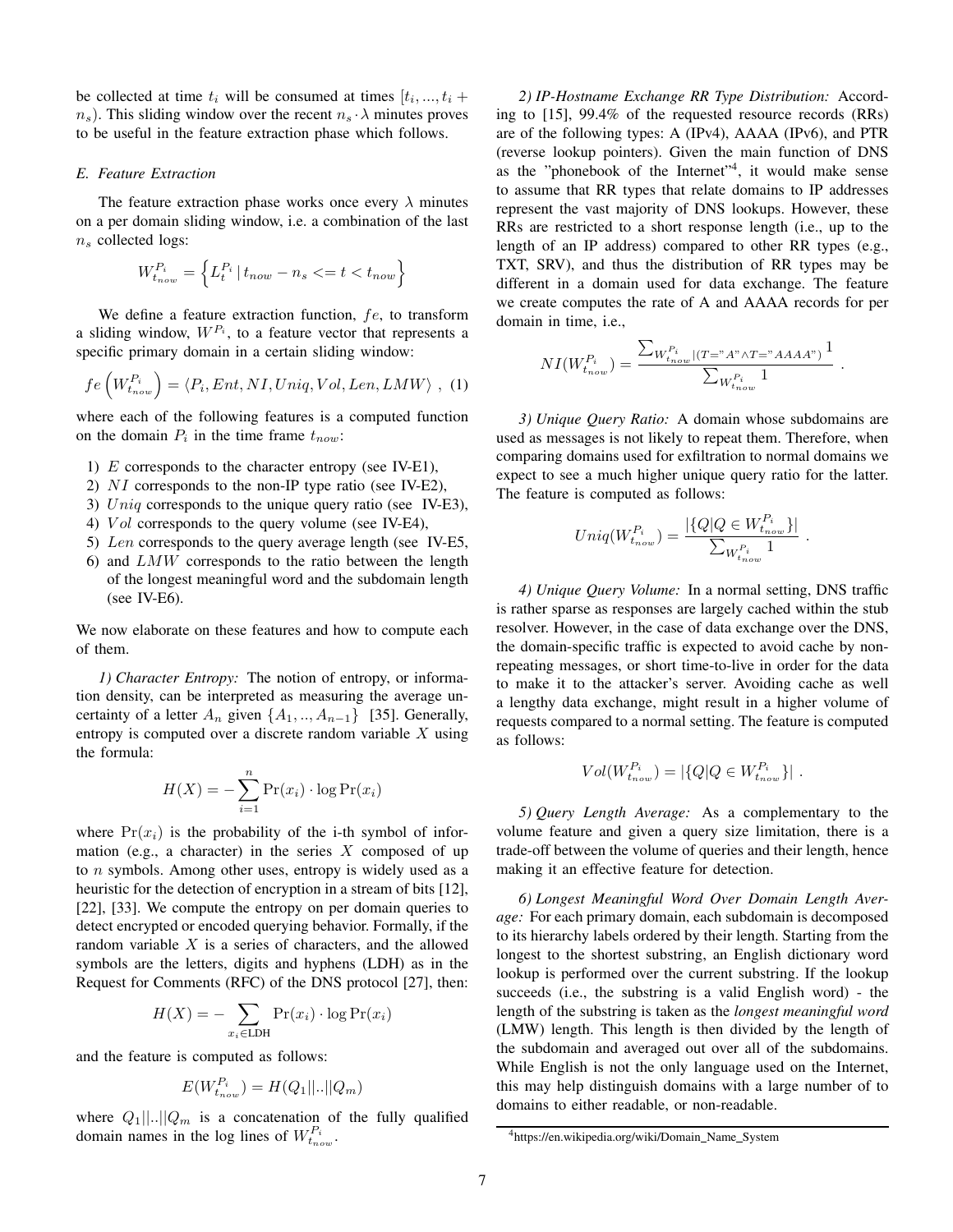### *F. DNS Data Exchange Detection*

The detection of DNS data exchange for an input feature vector is computed using an anomaly detection model, namely, Isolation Forest [21]. The Isolation Forest model is a oneclass classifier (i.e. trained only on existing legitimate data) and can detect anomalous behavior on future data. Therefore, two aspects should be discussed here: (1) training the model and (2) applying the model on new data.

The training phase takes a set of previously collected feature vectors and outputs an anomaly model, which is essentially a function that acts on a sample and outputs an anomaly score. In our case, the input to the model is the set  $W_t^{P_i}$  for every domain i and for t at a specific time period (e.g., the previous day) and the output is the anomaly score ranging from 0 to 1. The anomaly score is a function of the contamination rate, denoted as  $\nu$ , which refers to the fraction of noise in the data. The output of the training phase is the anomaly model together with  $T_s$ , the anomaly score threshold, which will be applied on new data.

As a new sample arrives, the model is applied to it such that each sample is assigned with a score, s, using a function iforest, as follows:

$$
if or est \left( fe \left( W_{t_{now}}^{P_i} \right) \right) = s , \qquad (2)
$$

where  $fe$  is the feature extraction function from Eq. 1 that translates a sample to a feature vector. If the score exceeds the anomaly score (i.e.,  $s > T_s$ ), the sample is considered anomalous and the domain it refers to will be marked as a domain used for data exchange over the DNS.

# *G. Blocking Malicious Domains*

As mentioned before, domains that are anomalous in terms of traffic (i.e., used for data exchange) can be divided into two categories: malicious and legitimate. Generally, when the system is deployed in a network it will readily find the legitimate (and possibly also illegitimate) services that use DNS for data exchange. Once these domains are mapped and removed by a security expert, any new domain that comes up in the anomaly detection phase is considered malicious data exfiltration and blocked immediately.

#### V. EVALUATION

The evaluation focuses on two primary goals: the detection of low throughput malware exfiltration, and the detection of high throughput DNS tunneling. To that end, we introduce our dataset of DNS traffic (see subsection V-A) comprised of benign traffic as well as DNS exfiltration test subjects (see subsection V-B). The test subjects include: (1) Iodine and (2) Dns2tcp (as high-throughput tunneling tools), and (3) FrameworkPOS and (4) Backdoor.Win32.Denis (as DNS exfiltration malware).

The detection and false positive rates for the proposed method are reviewed for each of the test subjects when placing a strong limit on the acceptable false positive rate parameter (i.e., less than  $2*10^{-5}$ ). Based on a manual use-case classification conducted on the false positive detection (see Table VI), we conclude that the majority of false positive domains fall under the use-case of legitimate data exchange over the DNS (e.g., Antivirus signature lookup) and should therefore be white-listed by a security expert upon detection in order to prevent future false alarms. Therefore, given that former are white-listed, we analyze the false positive rates over time (instead of per domain) by measuring the number of new falsely detected domains per day (see section V-D).

Furthermore, the proposed method is compared with reimplementations of two recently published methods [6], [16], that are designed for the detection of tunneling in order to measure the effectiveness on our test subjects that include of both tunneling and malware. This comparison is the basis for suggesting that avoiding a malware evaluation in previous works is not an additional overlooked test, but rather an undealt case.

## *A. Dataset*

Our main dataset (denoted as  $DS$ ) is a single week of DNS traffic collected from a subset of recursive DNS resolvers operated by Akamai Technologies. DS is considered as a large-scale DNS traffic sample with at least a hundred thousand end-users, 35 million hourly requests on average with a standard deviation of 74 million hourly requests (further statistics appear in Table V).

Arguably, this makes DS an ideal candidate for the evaluation of our proposed method on large-scale DNS traffic. In contrast, both of the recent works that we use for comparison were originally designed and evaluated on small-scale DNS traffic. The evaluation of both works on the large-scale dataset, DS, yielded sub-par results that were significantly different from their reported results, even for the DNS tunneling class. Therefore, to conduct an additional fair test, we introduce  $DS_{partial}$ .  $DS_{partial}$  contains the traffic of a subset of DS users' traffic. Therefore, it is slightly smaller than one tenth of DS, thus making it more suitable for comparison with prior research.

TABLE V. DATASETS DESCRIPTION OF HOURLY QUERIES

|                | mean             | std              | min                | median           | max                |
|----------------|------------------|------------------|--------------------|------------------|--------------------|
| DS             | $3.5 \cdot 10^7$ | $7.8 \cdot 10^6$ | $2.2 \cdot 10^7$   | $3.7 \cdot 10^7$ | $4.7 \cdot 10^{7}$ |
| $DS_{partial}$ | $2.9 \cdot 10^6$ | $4.9 \cdot 10^5$ | $1.8 \cdot 10^{6}$ | $2.7 \cdot 10^6$ | $4.0 \cdot 10^6$   |

During the single week of DNS traffic of which DS and  $DS<sub>partial</sub>$  are composed, we have injected the traffic of real malware communication and DNS tunneling tools which will be used to test model but not to train it (this will be fully explained in subsection V-B). Due to the scarcity of data exchange over the DNS, we can assume that aside from our injected traffic there are no additional DNS data exchange cases on either dataset.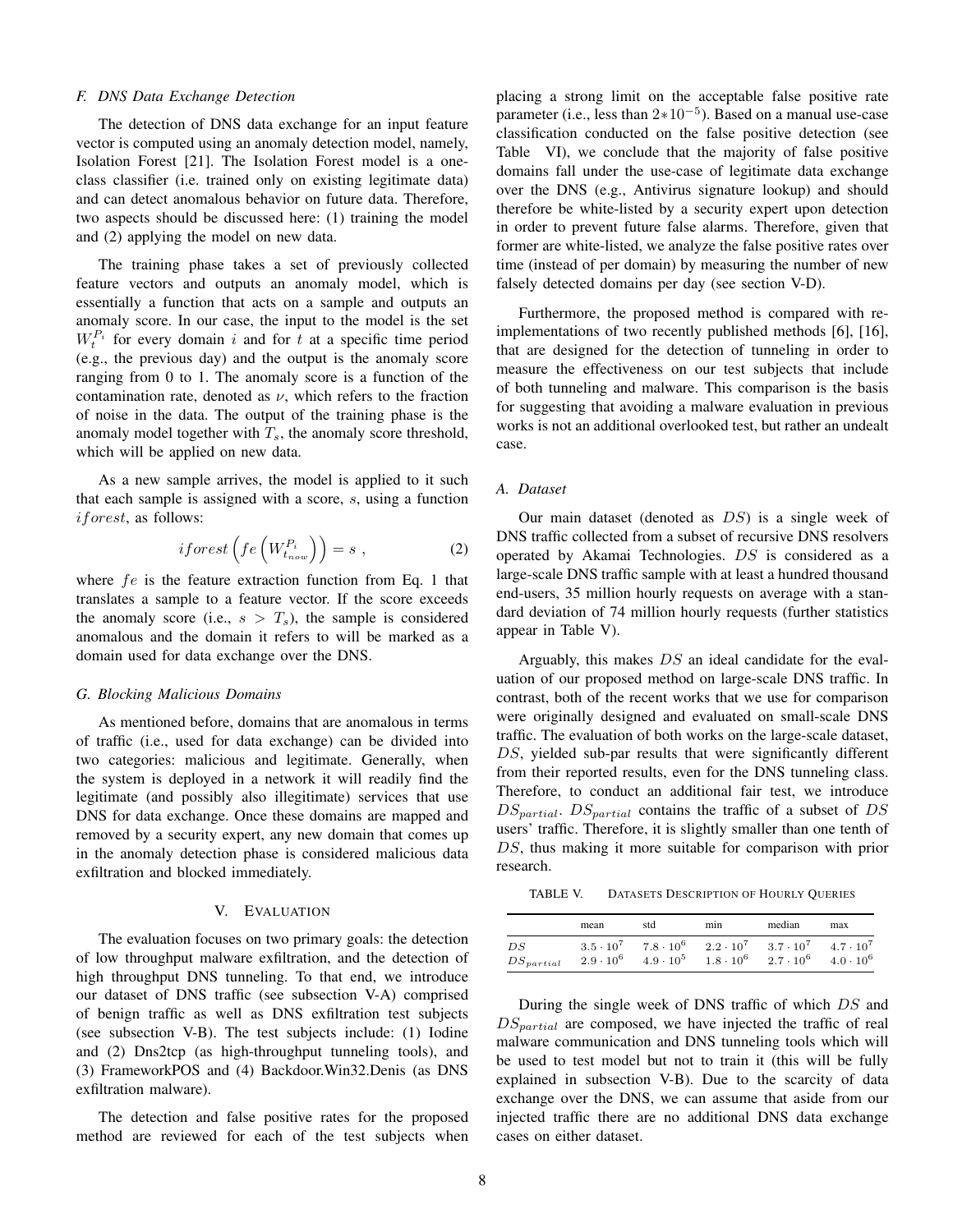Each of the domains within the DS dataset is represented as a feature vector, as displayed in subsection IV-E. The first day included in DS, which is presumed to contain only clean traffic, is explored in Figure 3. As discussed in subsection IV-B1, we expect domains that are used for data exfiltration to have corresponding feature vectors that are appear as outliers with regards to normal domains' feature vectors. For example: Iodine DNS tunneling has a mean query length that is larger than 100 characters whereas less than 0.01 of normal domains behave in this manner. Also, with Iodine's default encoding set to Base128, the character entropy normally exceeds 3.0 whereas in the case of clean traffic less than 0.05 of the traffic follows this behavior.



Fig. 3. The probability density function (PDF) for each of the extracted features on the first day included in the dataset (presumed to contain no attacks).

#### *B. Test Subjects*

There are four test subjects which will be tested against compared previous works and the proposed method. All of them are direct simulations of DNS tunneling software and DNS exfiltration malware as executed "in the wild." Although this relatively small number is not ideal for the evaluating the detection rate (e.g., using a receiver operating characteristic curve), it is the most unbiased way of testing these methods.

*1) FrameworkPOS:* The FrameworkPOS malware [32] was used in a targeted attack on the American retailer, Home Depot, back in 2014. Over the course of six months, the malware leaked information associated with not less than 56,000,000 credit card account numbers. The malware operates autonomously such that it extracts newly available credit card information from the compromised machine's memory, encodes the data and sends it to a remote server. The data is sent using a DNS query to a dedicated domain of the form:  $\langle encoded\_credit\_card \rangle$ .domain.com. Although Framework-POS' C&C server was shut down after the Home Depot campaign, the details mentioned above allow us to construct an accurate simulation.

Our simulation of FrameworkPOS consists of a dedicated domain (simply referred to as frameworkpos.com.) Using this domain, we output DNS queries of the form:  $\langle encoded\ credit\ card \rangle$ .frameworkpos.com at an average rate of three queries per second (proportional to 56 million credit card account numbers in six months). Also, the queries' resource record type is set to "A" (IPv4 request) as was done in the Home Depot campaign.

*2) Backdoor.Win32.Denis:* The Trojan malware Backdoor.Win32.Denis [1] (referred to as Denis in this paper) was discovered by Kaspersky Labs in 2017. Before its discovery, Denis was used in Operation Cobalt Kitty, a large-scale APT in Asia [8]. Throughout its execution, it enables an intruder to manipulate the file system, run arbitrary commands and run loadable modules. In contrast to FrameworkPOS (see subsection V-B1) which uses the DNS as a payload delivery channel, Denis uses the DNS as a bidirectional communication channel with its C&C server. It has 16 predefined instructions to allow the C&C operator to take control of a compromised machine.

Among these instructions is a "keep-alive" instruction that is sent routinely throughout Denis' execution. This keep-alive instruction is manifested as a query with a "NULL" resource record type approximately every 1.5 seconds, and it contains the ID of the compromised machine and a unique identifier to reach the C&C server regardless of DNS caching.

Based on the above, the simulation of Denis consists of a dedicated domain (z.teriava.com) and DNS queries of the form:

## vL0VugAAAAAAAAAAAAAAAAAAAAAAAAvV5.z.teriava.com

where the last three characters of the subdomain act as an anti-caching mechanism. The queried resource record type is NULL (i.e., to allow a longer answer than an IPv4 address) and the requests are sent every 1.5 seconds exactly as took place in the Cobalt Kitty operation's security report analysis.

*3) Iodine:* Iodine is an open-source DNS tunneling tool. It is commonly used to bypass Wi-Fi payment by browsing the Internet over the DNS. Our use, for evaluation purposes, is a single hour of Web browsing through a SOCKS proxy that is tunneled over the DNS using Iodine.

*4) Dns2Tcp:* Similarly to Iodine, Dns2tcp is also an opensource tunneling tool. It is commonly used to tunnel general purpose TCP sessions. The Dns2tcp use case in our evaluation was a download of a 30-kilobyte file from an FTP server.

## *C. Detection Rate*

The model is trained in an unsupervised learning manner, and is never exposed to attacks during its training. Aside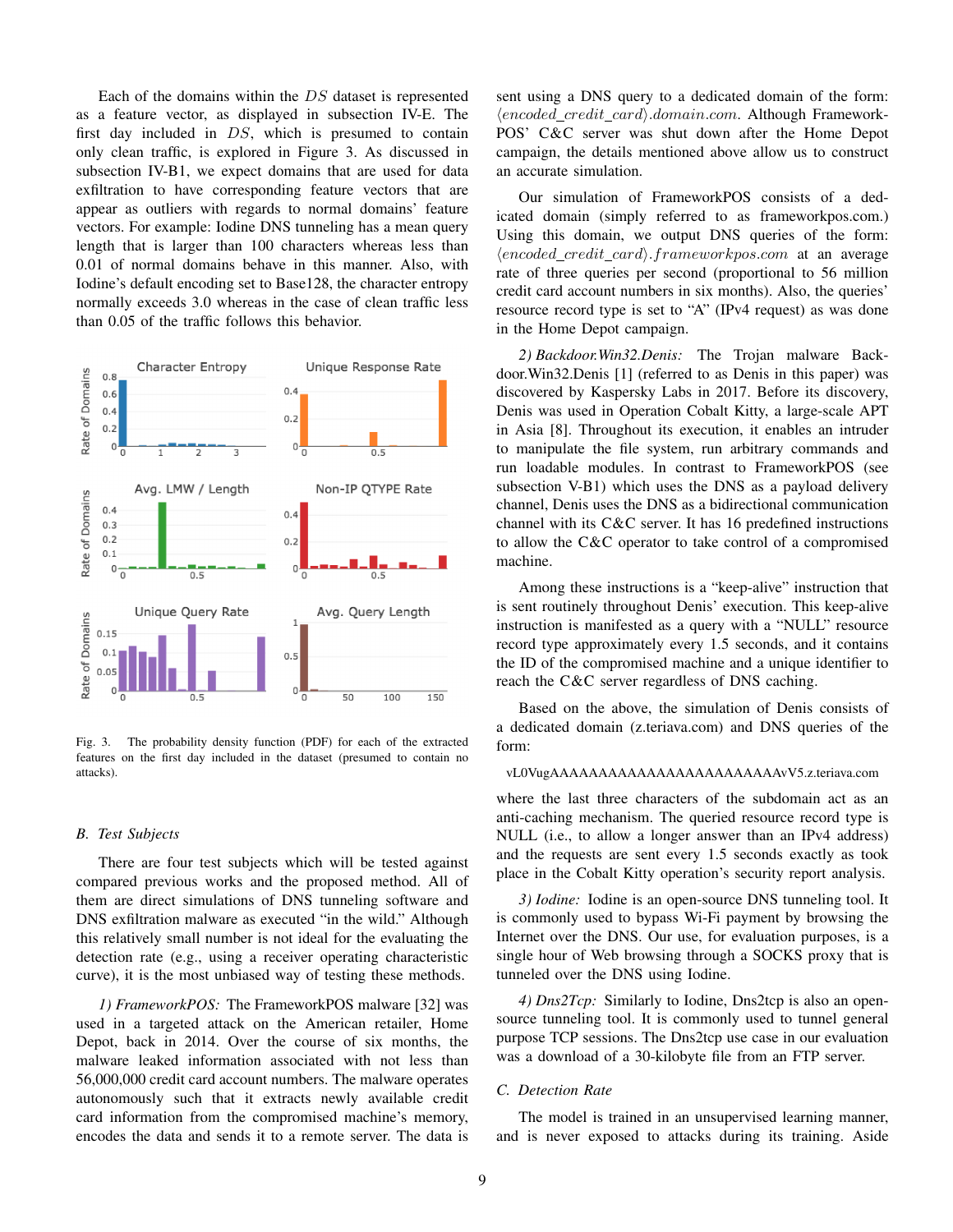from the comfort of not having to set labels for the training process and the analysis, a successful detection rate for both tunneling and malware will imply the model well generalizes the problem of detecting both classes.

The training phase of our method is applied to the first day of the DS dataset, which only contains benign traffic. For the sake of efficiency, instead of training over  $24 \cdot 3.5 \cdot$  $10^7 \approx 8.4 \cdot 10^8$  records, we discard primary domains with less than ten sub-domains in the last  $\lambda \cdot n_s$  minutes from both the training and the execution phases. Although this filter ignores exfiltration at a rate lesser than 2.5kb per  $n_s \cdot \lambda$  (at most 10 queries of 255 bytes each), we manage to reduce our training set to  $2.1 \cdot 10^5$ , i.e., 0.25% of its original size.

The time window model parameters are set to  $n_s = 6, \lambda =$ 60, thus the method remains capable of detecting attacks that are as slow as  $0.11b/s$  and under a worse case analysis will block and report their activity up to six hours after their first collected data. Effectively however, for two real-life malware that are evaluated in section V they are caught immediately within the first  $\lambda$  minutes following their execution.

The acceptable false positive rate is set to  $\nu = 2 \cdot 10^{-5}$ , i.e., it will only detect domains that are at least as anomalous as the four most anomalous domains in the benign traffic. The training phase with the above parameters yields an anomaly score threshold of  $T_s = 0.653$ . Based on the output model and  $T_s$ , we apply the model to new traffic in DS that was not used for training.

The execution phase of the model works likewise. Every  $\lambda = 60$  minutes, domains that had at least ten subdomains within the last  $\lambda * n_s = 360$  minutes become candidates for classification. The candidate domains' logs are transformed to feature vectors as described in Section IV and the model assigns them an anomaly score. Based on the training phase, domains whose anomaly score exceeds  $T<sub>0</sub>$ .653 will be regarded as domains that are used for exfiltration and will be immediately blocked.

The first part of our method evaluation focuses on the rate of successfully detected test subjects. The anomaly score for each of the test subjects is sampled every  $\lambda$  minutes as of the traffic injection start. The expected result is for every test subject's anomaly score to exceed the given  $T_s = 0.653$ threshold in at least a single sample in order to be regarded as a successful detection. The results presented in Figure 4 indicate that all of the test subjects that were successfully detected by our method during their execution.

#### *D. False Positives Rate*

In addition to evaluating the detection rate (see subsection V-C), we focus on evaluating the rate of false positives. Because our method classifies domains within a discrete time period (i.e.,  $\lambda \cdot n_s$  minutes), we attempt to evaluate it based on the overall number of domains that were mis-classified as malicious exfiltration. For that task, we use the DS dataset. In



Fig. 4. The anomaly score of the domains corresponding to Dns2tcp, Iodine, FrameworkPOS and Backdoor.Win32.Denis over time. The horizontal dashed line stands for anomaly score threshold (i.e.,  $T_s = 0.653$ ) when trained with an acceptable rate of false positives set to  $\nu = 2 \cdot 10^{-5}$ ,  $n_s = 6$ ,  $\lambda = 60$ .

the same manner used in the detection rate evaluation, we train on the traffic data from the first day included in DS and apply our model to the rest of the traffic included in DS. The number of new false positive domains over time drops significantly and converges to at most a single domain per day only after only two days in which the model was used for classification (see Figure 5).



Fig. 5. The number of new mis-classified domains (referred to as false positives) per day. The first day of traffic included in DS to which the model is applied is regarded as zero.

The list of mis-classified domains is mainly comprised of legitimate security services that mis-use the DNS protocol for data exchange (see Table VI for a summarized categorization of falsely detected domains). In our evalaution these domains are regarded as false positives, even though they are clearly used for data exchange, because they are assumed to be intentionally installed by the user and should therefore not be blocked. In a real-world implementation, one can assemble a whitelist of these domains before applying the automatic blocking, in order to avoid false shutdown of legitimate services.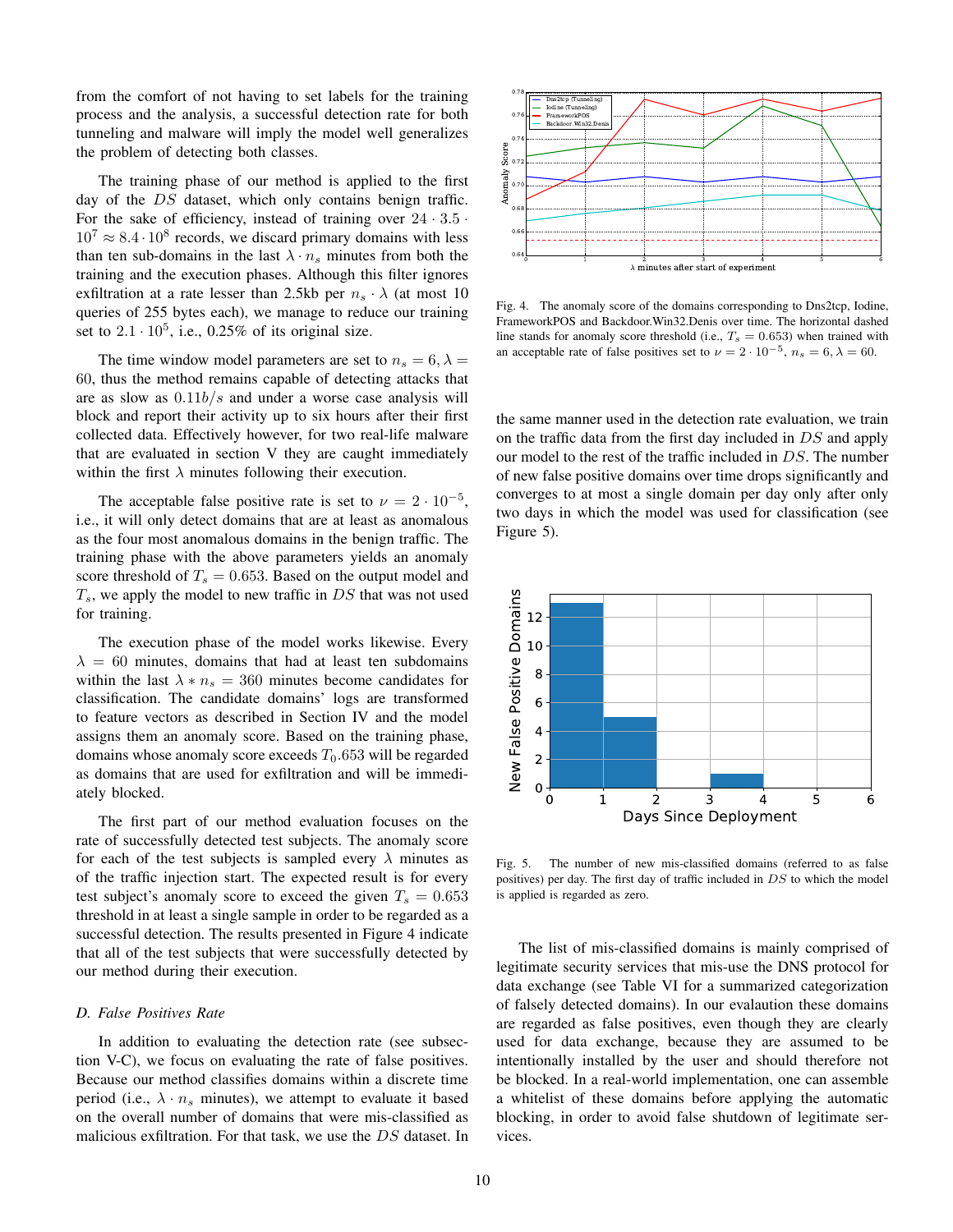TABLE VI. CLASSIFICATION OF FALSE DETECTIONS

| Category                  | Frequency        | Examples                                                              |
|---------------------------|------------------|-----------------------------------------------------------------------|
| Security Services Lookups | $12$ out of $18$ | sophosxl.net,<br>12.nessus.org.<br>avts.mcafee.com.<br>$a.e.e. 5.$ sk |
| General Services Lookups  | 4 out of 18      | kr0.io.<br>dsipsl.net,<br>drtst.com,<br>dsipsl.net                    |
| Others $(*)$              | $2$ out of $18$  | jacksonriverdev.com,<br>groupinfra.com                                |

(\*) primary domains with a large number of subdomains

#### *E. Comparison with Prior Research*

After evaluating our method's detection rate (see subsection V-C) and false positives rate (see subsection V-D), we compare our method to methods proposed in recently published works.

*1) Feature Transformation and Mutual Information for DNS Tunneling Analysis:* Cambiasso et al. [6] (denoted as C16) measures the mutual information (MI) of transformed features once in every 10,000 DNS queries. In the case of a sufficiently low MI, the model implies the existence of a DNS tunnel.

The comparison is based on an implementation of C16 over the DS dataset, consisting of slightly more than 10,000 users. Apart from the MI threshold that was re-adjusted due to noise in our network, the other configurable parameters are set to  $n_s = 10000, r = 500, \alpha = \frac{1}{1000}$  exactly as reported in C16. In addition, because C16 was initially designed for medium-scale DNS traffic we test it on the  $DS_{partial}$  dataset, which includes all of the test subjects present on the  $DS$  dataset but contains less than one tenth of its traffic.

The results of C16 with FrameworkPOS, Denis, and the DNS tunneling tools are presented in Figure V-E1). Each of the full-line plotted functions represents the MI over time, such that an MI below the dashed horizontal line represents DNS tunneling. While the results point to the clear detection of the high throughput tunneling cases (Iodine, Dns2tcp), the traffic of FrameworkPOS and Denis malware remains indistinguishable from clean traffic.

*2) Entropy-based Prediction of Network Protocols in the Forensic Analysis of DNS Tunnels:* Homem et al. [16] (denoted as H16) is designed to distinguish DNS tunneling from clean traffic based on the mean differences (referred to as "Mean-Diff") between the normal average entropy  $(\mu_X)$  and that of the latest N packets  $(\mu_Y)$ . The calculation of MeanDiff for each sample of N packets  $(Y)$  is computed as follows:

$$
m(X,Y) = |\mu_X - \mu_Y| \tag{3}
$$

A classifier is then trained on the single feature  $m(X, Y)$ to determine if a new series of packets,  $Y$ , includes a tunnel. Because a concrete threshold,  $t$ , is not mentioned (e.g.,  $Y$  is a DNS tunnel if and only if  $m(X, Y) > t$ , we assume that t



Fig. 6. The smoothed mutual information measure (y-axis) of transformed features per feature index (x-axis). The feature index increments every 10,000 DNS queries and refers (in a sliding window) to the most recent 5M DNS queries. The plotted functions represents 5,000 feature indices (i.e., 50M DNS requests) of clean traffic, FrameworkPOS, Backdoor.Win32.Denis, Iodine and Dns2TCP. The horizontal dashed line  $(y=0.05)$  is the upper threshold for DNS tunneling detection.

is at least as large as the standard deviation of benign traffic entropy to avoid over-sensitivity of the model. For the sake of setting a threshold that will match our traffic, we calculate the standard deviation of query names entropy  $(\sigma_X)$  using a set of 50,000 query names without any tunneling:

$$
\sigma_X = 0.5369\tag{4}
$$

Based on that, we now assume that any series of packets will not be regarded as a tunnel if  $m(X, Y) \leq \sigma_X$ . Although we assume the classifier's threshold is more restrictive (i.e., significantly larger than  $\sigma_X$ ), the above assumption assists us make a point about the possible detection of low throughput malware.

The evaluation of H16 was initially performed on twenty network captures of an unknown size. We test it on the  $DS_{partial}$  dataset to allow it to become more sensitive (as the legitimate traffic proportion is decreased by 90% compared to DS). The results on the test subjects in  $DS_{partial}$  appear in Figure 7. We evaluate  $X$  based on 50,000 packets resulting in  $\mu_X = 3.558$  and 2,000 packets for each Y test subject.

The summarized results of H16 appear in Table VII. Recalling the standard deviation value (Eq. 4), we see that while the DNS tunneling tools generate MeanDiff values over  $3\sigma$ , the values for the exfiltration malware are well within the standard deviation and are therefore undetectable using this method.

# *F. Summary of the Results and Comparison with Prior Research*

To summarize, we used a single week of DNS traffic logs which were injected with the traffic of four test subjects, in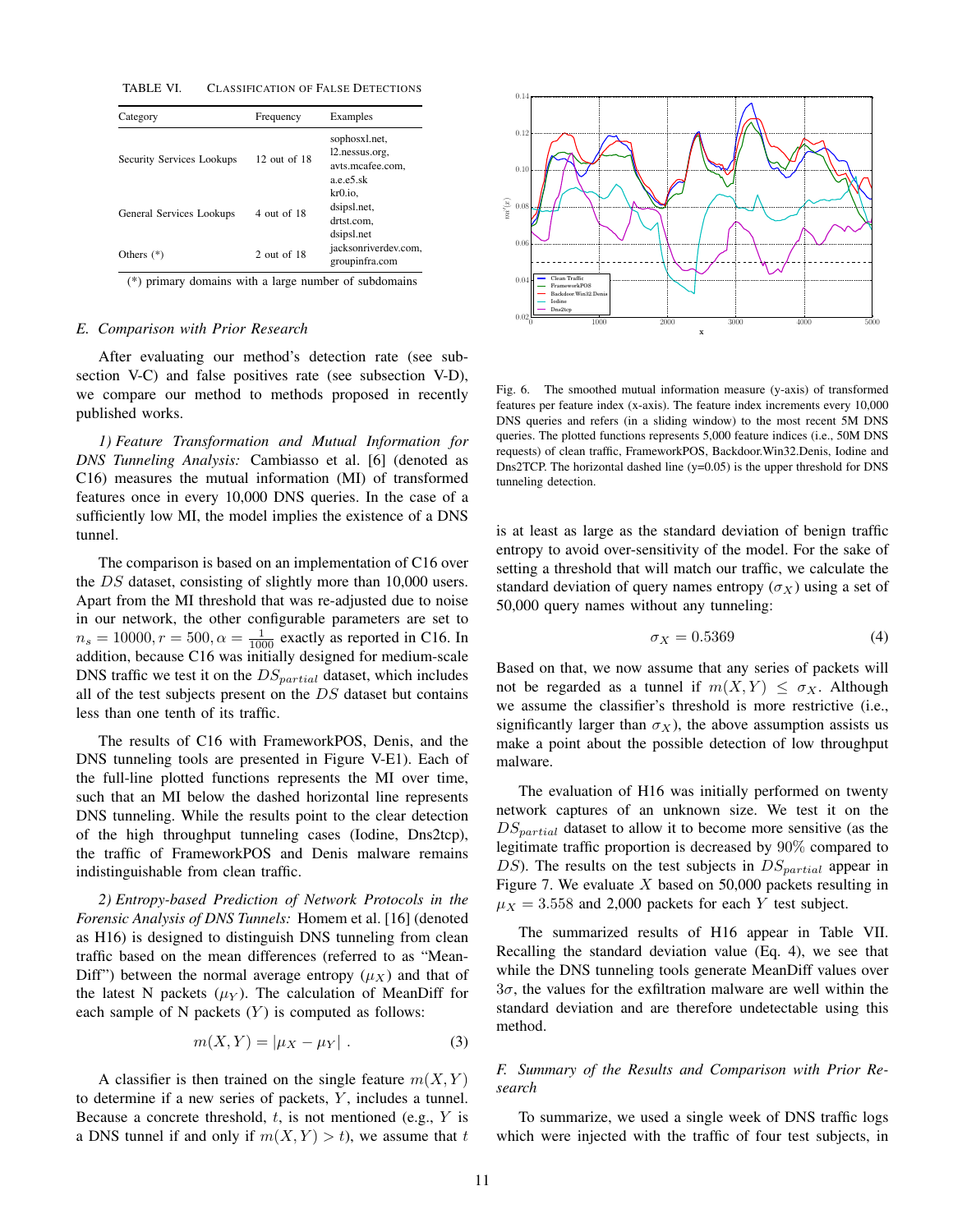

Fig. 7. The query name entropy per query name over a series of 2,000 consecutive queries of clean traffic combined with Dns2tcp (upper left), Iodine (upper right), Backdoor.Win32.Denis (lower-left), and FrameworkPOS (lowerright).

| TABLE VII. | MEANDIFF VALUE OF ENTROPY BASED ON H16 |  |  |  |  |
|------------|----------------------------------------|--|--|--|--|
|------------|----------------------------------------|--|--|--|--|

| Detection Experiment   | MeanDiff |
|------------------------|----------|
| Backdoor. Win32. Denis | 0.017118 |
| FrameworkPOS           | 0.103525 |
| <b>I</b> odine         | 1.670904 |
| Dns2tcp                | 1.684665 |

order to compare our method of with two recently published methods, namely C16 and H16. The expected results was a successful detection of all subjects that simulated the following:

- 1) Web browsing over the DNS using Iodine
- 2) File transfer over the DNS using Dns2tcp
- 3) Credit card account number theft using FrameworkPOS malware
- 4) Trojan communication over DNS using Backdoor.Win32.Denis malware

A summary of the results (Table VIII) shows that our proposed method effectively detected all of the above scenarios. However, while C16 and H16 successfully detected the first two DNS tunneling scenarios, they did not at all detect last two DNS exfiltration malware scenarios.

TABLE VIII. SUMMARY OF RESULTS

| Case Study                        | Proposed Method | C <sub>16</sub> [6] | H <sub>16</sub> [16] |
|-----------------------------------|-----------------|---------------------|----------------------|
| Iodine (Web Browsing)             | Yes             | Yes                 | Yes                  |
| Dns2Tcp (File Transfer)           | Yes             | Yes                 | Yes                  |
| FrameworkPOS                      |                 |                     |                      |
| (Credit Card Acount Number Theft) | Yes             | No                  | No                   |
| Backdoor.Win32.Denis              |                 |                     |                      |
| (Trojan Communication)            | Yes             | No                  | No                   |

# VI. DISCUSSION

Detecting DNS exfiltration performed by a malware is a difficult challenge. In the results presented, we demonstrate that previous works aimed at detecting DNS tunneling overlooked this issue and are therefore ineffective in the face of this challenge. The main limitation of the methods proposed in previous works lies in both the relatively short data collection phase and the use of per time or per user classification. The results indicate that our proposed method tackles the problem successfully by collecting per domain queries during a predefined window of recent traffic.

Moreover, the per domain approach allows our method to perform an automatic shut down of the data leakage. This automatic blocking can be highly effective for networks in which performing routine manual analysis and investigations of the results may be exhaustive.

## VII. SUMMARY AND FUTURE WORK

The ability to detect data leakage in a secure network is crucial and challenging, particularly when leaked over the DNS protocol which is less often monitored and restricted. While the problem has been studied extensively, prior work has largely only focused on a specific class of DNS data leakage, namely DNS tunneling, while leaving the important class of DNS exfiltration malware responsible for leaking millions of stolen credit cards and user credentials in the past decade unaddressed.

In this paper we suggest a method based on anomaly detection, which is capable of detecting both DNS tunneling and DNS exfiltration malware. The proposed method's novelty arises from two points. The first is its inspection of recent history rather than a short time window which may be inefficient for low throughput exfiltration. The second point is our method's inspection based on primary domains, which allows filtering of legitimate services that exchange data over the DNS as well as an automatic blocking of the data leak immediately after detection.

The evaluation of our work is validated on two DNS tunneling tools and two DNS exfiltration malware injected in large-scale DNS traffic. These test subjects are evaluated on our work and compared with two recently published methods in order to demonstrate our method's ability in detecting both classes (DNS tunneling tools and DNS exfiltration malware).

The main limitations of the method are the assumptions of a (1) single and (2) dedicated domain per malware or tunneling tool (see subsection IV-B). While reasonable, as no malware detected up to the day of writing broke these assumptions, they are not binding. That is, it is possible for a malware to compromise a legitimate domain such that shutting it down using our system will require denying legitimate queries as well as malicious ones. Dealing with this challenge of a data leakage payload that is distributed over queries to different domains and/or uses a compromised domain is proposed for future work.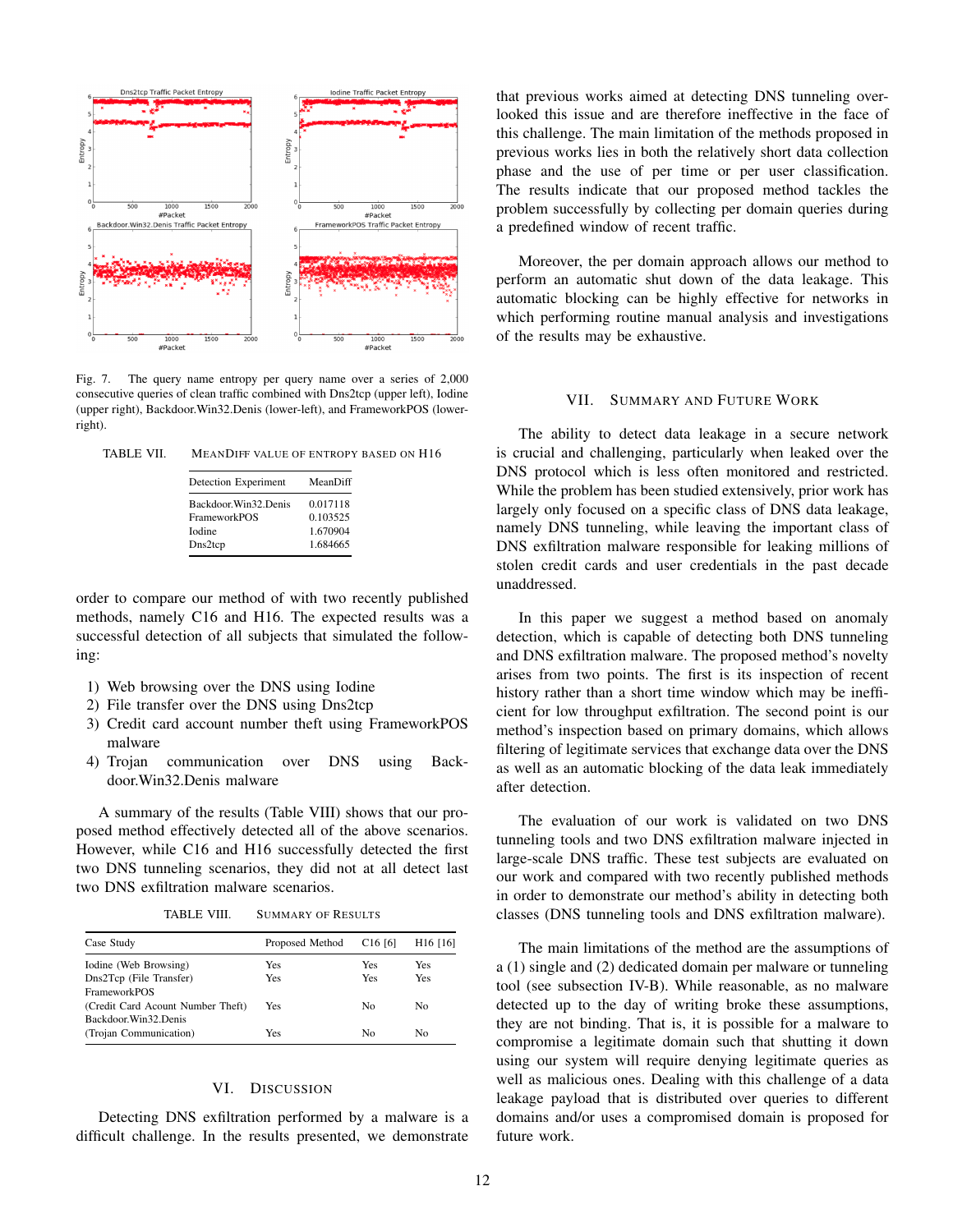### ACKNOWLEDGMENT

The authors would like to thank Tal Moran for his wonderful comments on the manuscript.

#### **REFERENCES**

- [1] S. Y. Alexey Shulmin. (2017) Use of dns tunneling for cnc communications. https://securelist.com/use-of-dns-tunneling-for-cccommunications/78203/.
- [2] N. G. Andy Settle, Bapadittya Dey and A. Toro. (2015) Jaku - analysis of a botnet campaign. https://www.forcepoint.com/sites/default/files/resources/files/report jaku\_analysis\_of\_botnet\_campaign\_en\_0.pdf.
- [3] S. Bromberger, "Dns as a covert channel within protected networks," *National Electronic Sector Cyber Security Organization (NESCO)(Jan., 2011)*, 2011.
- [4] E. Brumaghin and C. Grady. (2017) Covert channels and poor decisions: The tale of dnsmessenger. http://blog.talosintelligence.com/2017/03/dnsmessenger.html.
- [5] A. L. Buczak, P. A. Hanke, G. J. Cancro, M. K. Toma, L. A. Watkins, and J. S. Chavis, "Detection of tunnels in pcap data by random forests," in *Proceedings of the 11th Annual Cyber and Information Security Research Conference*. ACM, 2016, p. 16.
- [6] E. Cambiaso, M. Aiello, M. Mongelli, and G. Papaleo, "Feature transformation and mutual information for dns tunneling analysis," in *Ubiquitous and Future Networks (ICUFN), 2016 Eighth International Conference on*. IEEE, 2016, pp. 957–959.
- [7] M. Conti, N. Dragoni, and V. Lesyk, "A survey of man in the middle attacks," *IEEE Communications Surveys & Tutorials*, vol. 18, no. 3, pp. 2027–2051, 2016.
- [8] A. Dahan. (2017) Operation cobalt kitty attacker's aresenal. https://www2.cybereason.com/asset/59:research-cobalt-kitty-attackersarsenal.
- [9] J. J. Davis and E. Foo, "Automated feature engineering for http tunnel detection," *Computers & Security*, vol. 59, pp. 166–185, 2016.
- [10] C. Dietrich. (2016) Hiding in plain sight. https://www.slideshare.net/malvvv/ss-64648801.
- [11] C. J. Dietrich, C. Rossow, F. C. Freiling, H. Bos, M. Van Steen, and N. Pohlmann, "On botnets that use dns for command and control," in *Computer Network Defense (EC2ND), 2011 Seventh European Conference on*. IEEE, 2011, pp. 9–16.
- [12] P. Dorfinger, *Real-time detection of encrypted traffic based on entropy estimation*. na, 2010.
- [13] P. Engelstad, B. Feng, T. van Do *et al.*, "Detection of dns tunneling in mobile networks using machine learning," in *International Conference on Information Science and Applications*. Springer, 2017, pp. 221–230.
- [14] P. A. Gilbert and P. Bhattacharya, "An approach towards anomaly based detection and profiling covert tcp/ip channels," in *Information, Communications and Signal Processing, 2009. ICICS 2009. 7th International Conference on*. IEEE, 2009, pp. 1–5.
- [15] D. Herrmann, C. Banse, and H. Federrath, "Behavior-based tracking: Exploiting characteristic patterns in dns traffic," *Computers & Security*, vol. 39, pp. 17–33, 2013.
- [16] I. Homem, P. Papapetrou, and S. Dosis, "Entropy-based prediction of network protocols in the forensic analysis of dns tunnels." IEEE conference proceedings, 2016.
- [17] M. S. Josh Grunzweig and B. Lee. (2016) New wekby attacks use dns requests as command and control mechanism. https://researchcenter.paloaltonetworks.com/2016/05/unit42-newwekby-attacks-use-dns-requests-as-command-and-control-mechanism/.
- [18] A. M. Kara, H. Binsalleeh, M. Mannan, A. Youssef, and M. Debbabi, "Detection of malicious payload distribution channels in dns," in *Communications (ICC), 2014 IEEE International Conference on*. IEEE, 2014, pp. 853–858.
- [19] P. Kintis, N. Miramirkhani, C. Lever, Y. Chen, R. Romero-Gómez, N. Pitropakis, N. Nikiforakis, and M. Antonakakis, "Hiding in plain sight: A longitudinal study of combosquatting abuse," *arXiv preprint arXiv:1708.08519*, 2017.
- [20] B. Krebs. (2014) Sally beauty hit by credit card breach. https://krebsonsecurity.com/2014/03/sally-beauty-hit-by-credit-cardbreach/.
- [21] F. T. Liu, K. M. Ting, and Z.-H. Zhou, "Isolation forest," in *Data Mining, 2008. ICDM'08. Eighth IEEE International Conference on*. IEEE, 2008, pp. 413–422.
- [22] R. Lyda and J. Hamrock, "Using entropy analysis to find encrypted and packed malware," *IEEE Security & Privacy*, vol. 5, no. 2, 2007.
- [23] C. Lynch. (2016) Multigrain point of sale attackers make an unhealthy addition to the pantry. https://www.fireeye.com/blog/threatresearch/2016/04/multigrain pointo.html.
- [24] S. M. Mc Carthy, A. Sinha, M. Tambe, and P. Manadhata, "Data exfiltration detection and prevention: Virtually distributed pomdps for practically safer networks," in *International Conference on Decision and Game Theory for Security*. Springer, 2016, pp. 39–61.
- [25] M. McCormick, "Data theft: a prototypical insider threat," in *Insider Attack and Cyber Security*. Springer, 2008, pp. 53–68.
- [26] L. Mendleta. (2016) Three month frameworkpos malware campaigns nabs 43,000 credit cards from point of sale systems. https://www.anomali.com/blog/three-month-frameworkpos-malwarecampaign-nabs-43000-credits-cards-from-poi.
- [27] P. Mockapetris, "DOMAIN NAMES CONCEPTS AND FACILITIES," Internet Requests for Comments, RFC Editor, RFC 1034, November 1987. [Online]. Available: https://tools.ietf.org/html/rfc1034
- [28] Morphick. (2015) Bernhardpos new pos malware discovered by morphick. http://www.morphick.com/resources/news/bernhardpos-newpos-malware-discovered-morphick.
- [29] C. Mullaney. (2011) Morto worm sets a (dns) record. https://www.symantec.com/connect/blogs/morto-worm-sets-dns-record.
- [30] V. Paxson, M. Christodorescu, M. Javed, J. R. Rao, R. Sailer, D. L. Schales, M. P. Stoecklin, K. Thomas, W. Venema, and N. Weaver, "Practical comprehensive bounds on surreptitious communication over dns." in *USENIX Security Symposium*, 2013, pp. 17–32.
- [31] F. Perigaud. (2014) Plugx v2: meet scontroller. http://blog.airbuscybersecurity.com/post/2014/01/PlugX-v23A-meet-SController.
- [32] P. Rascagneres, "New frameworkpos variant exfiltrates data via dns requests," 2016.
- [33] C. Rossow and C. J. Dietrich, "Provex: Detecting botnets with encrypted command and control channels," in *International Conference on Detection of Intrusions and Malware, and Vulnerability Assessment*. Springer, 2013, pp. 21–40.
- [34] P. Security. (2016) What is multigrain? learn what makes this pos malware different. https://www.pandasecurity.com/mediacenter/malware/multigrainmalware-pos/.
- [35] C. E. Shannon, "Prediction and entropy of printed english," *Bell Labs Technical Journal*, vol. 30, no. 1, pp. 50–64, 1951.
- [36] M. S. Sheridan and A. Keane, "Detection of dns based covert channels," in *ECCWS2015-Proceedings of the 14th European Conference on Cyber Warfare and Security 2015: ECCWS 2015*. Academic Conferences Limited, 2015, p. 267.
- [37] Symantec. (2011) W32.morto. https://www.symantec.com/security\_response/writeup.jsp?docid=2011-082908-4116-99.